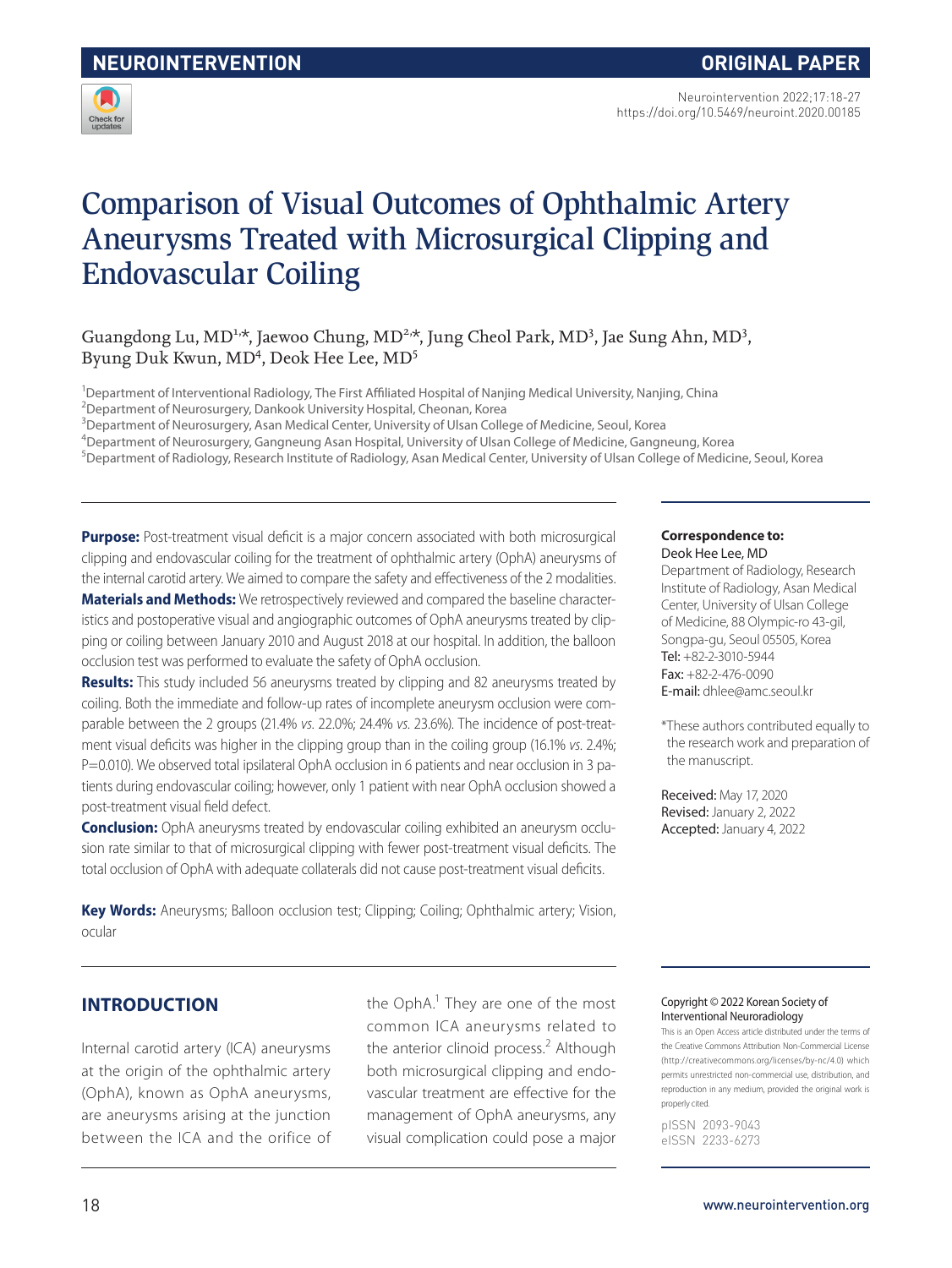concern for both strategies. Possible post-treatment visual deficits include reduction in visual acuity, visual field defects, or even blindness.2,3

Despite advances in endovascular technology, coiling for OphA aneurysms is still associated with an inherent risk of unintended thromboembolism or occlusion of the OphA itself, especially when the origin of the artery is adjacent to the neck or waist of the aneurysm sac.<sup>4-7</sup> Although the balloon occlusion test (BOT) has been used to evaluate the sufficiency of the collateral supply to the OphA in case of arterial occlusion, $89$  its usefulness during coiling for OphA aneurysms has not been well established. On the other hand, microsurgical clipping for OphA aneurysms is technically challenging due to the complex anatomy around the origin of OphA, owing to tight packing with critical structures including the ICA perforators, optic apparatus, oculomotor nerve, and cavernous sinus in this small region.<sup>10</sup> Injury to these structures during exposure to the aneurysm neck may lead to visual deficits, bleeding, or stroke.

In addition, there is some concern associated with the treatment of OphA aneurysms using these 2 methods. It is often difficult to completely occlude OphA aneurysms while preserving the OphA during coiling if it has a wide neck incorporating the OphA itself. In contrast, the surgical clipping method offers relatively higher confidence in preserving the OphA. However, the possibility of a remnant aneurysm around the OphA still exists due to the poor visualization of the aneurysm from a narrow and complex anatomic location $^2$ 

To the best of our knowledge, only a few studies have compared the use of microsurgical clipping and endovascular coiling for the treatment of OphA aneurysms. Therefore, in this report, we presented the results of OphA aneurysms treated in our hospital using these 2 methods and compared their safety and efficacy. We also attempted to determine whether occlusion of the OphA by violation of its orifice due to the use of coil loops would increase the incidence of visual deficits after endovascular coiling.

### **MATERIALS AND METHODS**

#### **Study Population**

Data collection and analysis reported in this study were approved by the Institutional Review Board of our hospital. All patients diagnosed with OphA aneurysms using digital

subtraction angiography (DSA) at our hospital between January 2010 and August 2018 were retrospectively reviewed. Aneurysms clearly associated with the OphA that could be clearly distinguished from other paraclinoid aneurysms were selected for this study. Only those patients who underwent treatment were included in the analysis and were divided either into the clipping group or the coiling group based on the treatment method. The treatment decision was made by each patient after discussion with neurointerventional physicians and neurosurgeons, based on their own characteristics. The data of patient characteristics, aneurysm features, procedural factors, aneurysm occlusion outcomes, post-treatment visual deficits, and clinical outcomes for the 2 groups were collected for comparison and analysis.

#### **Procedures**

Before the treatment, all aneurysms were evaluated by DSA in both groups, and a wide-neck aneurysm was defined as an aneurysm with a neck width >4 mm or dome-to-neck ratio <1.5. The direction of the aneurysm was classified as superior, medial, or inferior based on the angular relationship between the aneurysm and the ICA as evaluated from the anterior projection on 3D rotational angiography. The relationship between the OphA and aneurysm was classified as "neck" or "sac" based on whether the OphA originated from the aneurysmal neck or was incorporated into the aneurysmal sac.<sup>8</sup>

#### Balloon occlusion test

The ICA BOT was selectively performed for aneurysms, of which the anticipated risk of OphA sacrifice was high when using clipping or coiling. A balloon catheter (Hyperglide; Medtronic, Irvine, CA, USA) was placed at the petrous or cavernous segment of the ipsilateral ICA through a 6-Fr guiding catheter in the common carotid artery (CCA). After ICA antegrade flow was completely occluded by inflating the balloon with contrast media, angiography was performed through the CCA to assess the collateral circulation between the external carotid artery (ECA) and OphA. Based on the BOT results, intact collateral circulation between the ECA and OphA was defined as retrograde filling of the OphA main trunk *via* ECA branches and development of retinochoroidal blush.<sup>8,9</sup> The other cases were collectively referred to as poor collateral circulation.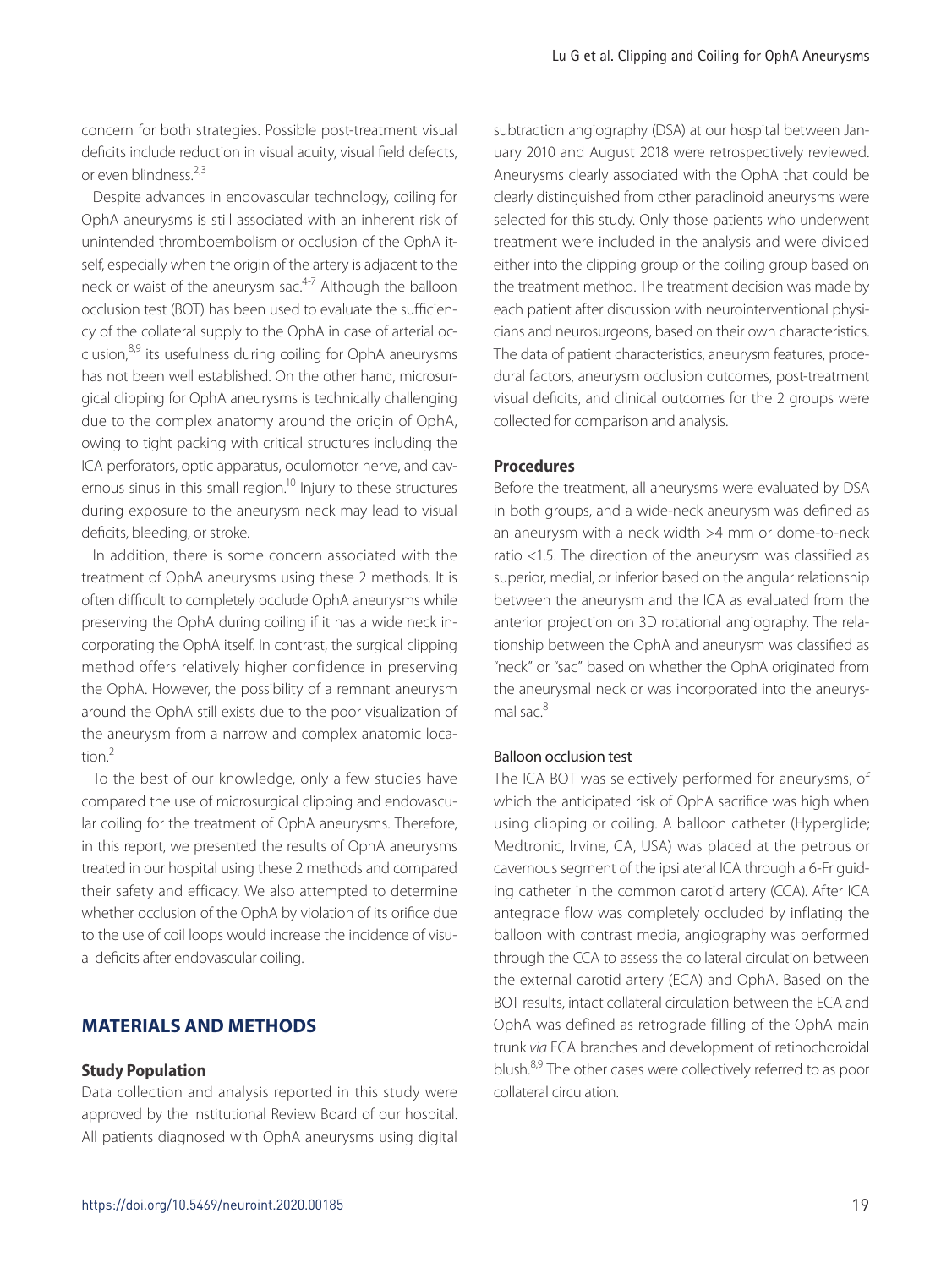#### Microsurgical clipping

Microsurgical clipping was performed *via* the ipsilateral pterional approach by 2 experienced neurosurgeons. Patients were placed in the supine position with their heads facing the contralateral side. Intradural or extradural clinoidectomy was performed in cases whose paraclinoid aneurysm exposure was not proper in the surgical view. The falciform ligament and optic sheath were incised to expose the origin of the OphA and the aneurysm neck. The distal dural ring was incised around the ICA if the proximal neck of the aneurysm was not adequately exposed. Subsequently, the aneurysm was clipped with a single clip, or a combination of the appropriate straight, curved, angled, or fenestrated clips at the discretion of the surgeons. The OphA was preserved during the procedure, if possible. DSA was done on postoperative day 1 or 2 for the evaluation of the aneurysmal occlusion status and the OphA patency.

#### Endovascular coiling

Before the procedure, all patients were pre-medicated with dual antiplatelets (daily doses of aspirin 100 mg and clopidogrel 75 mg) for at least 5 days without a loading dose. All procedures were performed using a biplane angiography system (Artis Zee; Siemens Healthcare, Forchheim, Germany) under general anesthesia. After introducing a 6-Fr guiding catheter (Envoy; Codman Neurovascular, Raynham, MA, USA) into the ICA on the same side of the aneurysm, a microcatheter was inserted and carefully advanced into the aneurysm under the roadmap guidance. The microcatheter tip was placed at the requisite position, after which coils of appropriate size were introduced. For wide-neck aneurysms with an unfavorable dome-neck ratio, the double microcatheter technique or the stent-assisted coiling technique was used. Intentional OphA occlusion was performed for selected aneurysms at the discretion of the operator but was performed only in patients who had adequate collateral supply from ECA during the BOT.

#### **Outcome Measurement**

Immediate post-procedural aneurysmal occlusion status and preservation of antegrade flow of the OphA were evaluated on the basis of the final angiogram recorded during the procedure in the coiling group and on the basis of the follow-up DSA, usually 1–2 days post-surgery, in the clipping group. Imaging follow-up by either DSA or computed tomographic angiography in the clipping group and by either DSA or

magnetic resonance angiography in the coiling group was scheduled at 6–12 months post-surgery. The aneurysm occlusion status in the coiling group was evaluated by the Raymond–Roy classification. Raymond Class III in the coiling group and residual sac in the clipping group were regarded as incomplete occlusion of the aneurysm. Complete occlusion of OphA was defined as disappearance of previously antegrade blood flow, as seen on ipsilateral ICA angiography, while near OphA occlusion was defined as significantly slow yet antegrade blood flow.

Visual outcomes were carefully assessed for all patients before and after treatment. Visual deficit included any worsening of visual acuity, visual field defects, and blindness. In cases with pre-treatment visual deficit, the change of pre-treatment visual deficit was evaluated and classified into (1) improved and (2) unchanged. Post-treatment visual complications were defined as any newly developed visual deficit after the treatment.

Clinical outcomes were evaluated 1 month after the patient's discharge using the modified Rankin Scale (mRS) and were then classified as good (mRS score 0–2) or poor (mRS score 3–6).

#### **Statistical Analysis**

For convenient analysis, each patient with OphA aneurysms on both sides of the ICA was considered as 2 patients of the same age and sex but with OphA aneurysms on different sides. SPSS 24.0 (IBM Corp., Armonk, NY, USA) was used for all

#### **Table 1. Characteristics of the 135 patients included in the current study**

| Patient characteristics       | Value                   |
|-------------------------------|-------------------------|
| Age (y)                       | $56.6 \pm 10.9$ (30-85) |
| Sex, female                   | 113(83.7)               |
| Symptoms                      |                         |
| Headache and/or dizziness     | 79 (58.5)               |
| Preop visual deficit          | 16(11.9)                |
| Diplopia                      | 5(3.7)                  |
| Unilateral facial paresthesia | 3(2.2)                  |
| None                          | 41 (30.4)               |
| Hypertension                  | 37(27.4)                |
| Other comorbidities           | 32 (23.7)               |
| Multiplicity of aneurysms     | 49 (36.3)               |

Values are presented as mean±standard deviation (range) or number (%).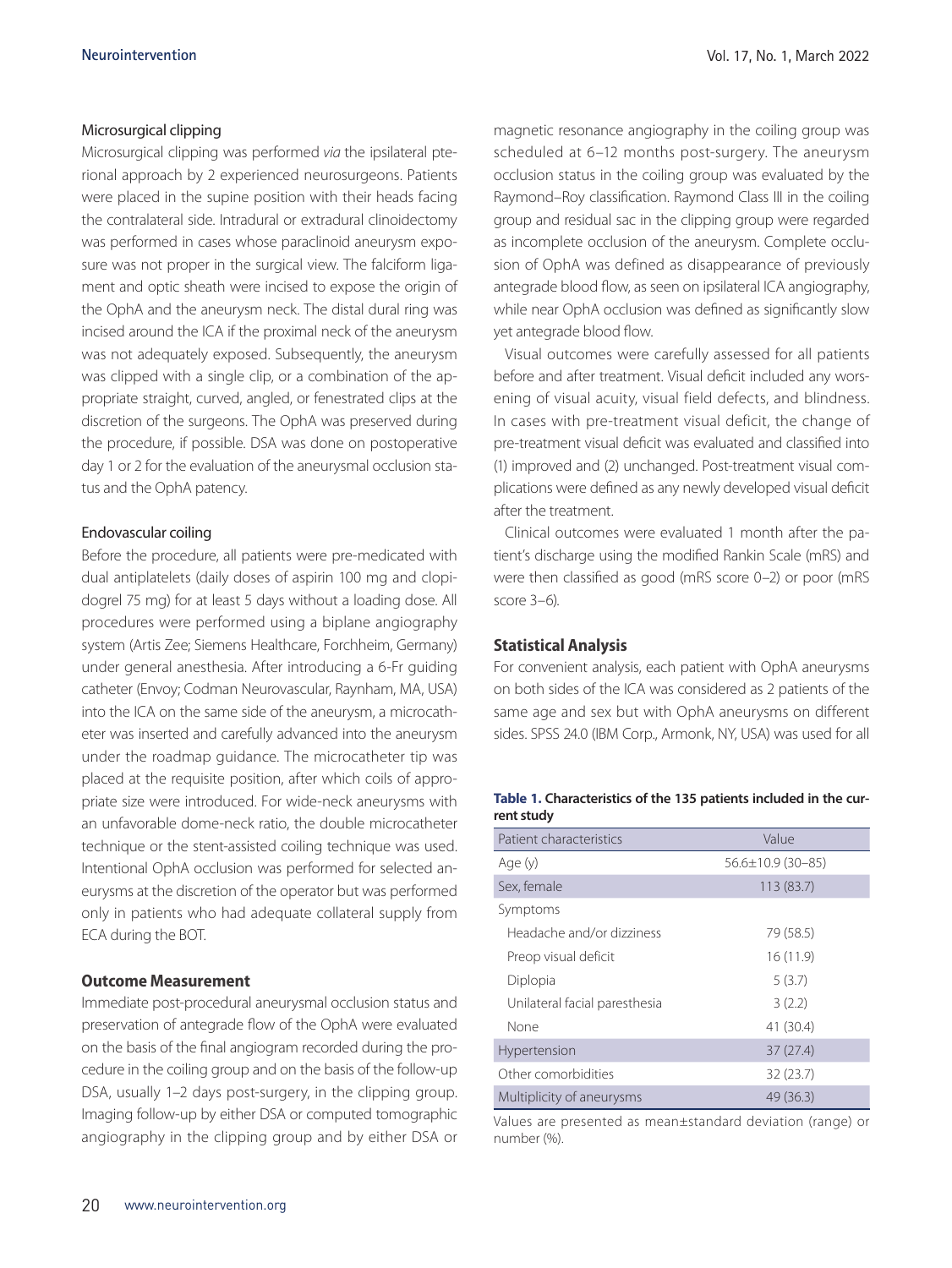statistical analyses, and the significance level for the analyses was fixed at 0.05. Quantitative variables were expressed as mean±standard deviation and were compared using an independent-sample t-test (normally distributed) or a ranksum test (abnormally distributed). Chi-square test or Fisher's exact test was performed to evaluate covariates for the binary categorical dependent variables. Logistic regression analysis using the forward stepwise method was used to evaluate the association between newly appeared visual deficits and suspected factors, and only factors with a P-value <0.2 in the univariate analysis were included in the multivariate analysis.

### **RESULTS**

#### **Patient Characteristics**

In total, 267 OphA aneurysms in 264 patients were confirmed

in our hospital between January 2010 and August 2018 using DSA. Among them, 56 aneurysms in 55 patients treated by microsurgical clipping and 82 aneurysms in 80 patients treated by coiling were included in the analysis. No aneurysm was ruptured. The baseline characteristics of the 135 patients are shown in Table 1.

The features of the patients and OphA aneurysms in the 2 groups are summarized in Table 2. There were no differences between the 2 groups in terms of baseline and aneurysm characteristics. Among the patients treated by coiling, a stent was used in 52 patients.

#### **Aneurysm Occlusion Outcomes**

Immediate incomplete aneurysm occlusion was confirmed in 12 (21.4%) patients who underwent microsurgical clipping and in 18 (22.0%) patients who underwent coiling. No difference was found between the 2 groups in terms of immedi-

| Variable                          | Clipping (n=56)        | Coiling (n=82)         | P-value  |
|-----------------------------------|------------------------|------------------------|----------|
| Patient age (y)                   | 56.6±11.6              | $56.5 \pm 10.3$        | 0.950    |
| Sex, female                       | 48 (85.7)              | 67(81.7)               | 0.535    |
| Hypertension                      | 14 (25.0)              | 25(30.5)               | 0.482    |
| Aneurysm characteristics          |                        |                        |          |
| Side, right                       | 22 (39.3)              | 41 (50.0)              | 0.215    |
| Size (mm)                         | $5.8 \pm 3.8$ (1.6-22) | $5.6 \pm 2.9$ (2.5-20) | 0.740    |
| Lobulated or elongated aneurysms  | 19 (33.9)              | 34(41.5)               | 0.372    |
| Aneurysm direction                |                        |                        | 0.096    |
| Superior                          | 32(57.1)               | 35(42.7)               |          |
| Medial                            | 17(30.4)               | 25(30.5)               |          |
| Inferior                          | 7(12.5)                | 22(26.8)               |          |
| Mean neck of aneurysms (mm)       | $4.0 \pm 1.6$          | $3.9 \pm 1.5$          | 0.476    |
| Wide-neck aneurysms <sup>+</sup>  | 47 (83.9)              | 64 (78.0)              | 0.393    |
| OphA originating from the sac     | 34 (60.7)              | 50 (61.0)              | 0.975    |
| Immediate incomplete obliteration | 12(21.4)               | 18 (22.0)              | 0.942    |
| Totally or nearly occluded OphA   | 0(0)                   | 9(11.0)                | $0.027*$ |
| Pre-treatment visual deficits     | 9(16.1)                | 7(8.5)                 | 0.175    |
| Improved after treatment          | 5(55.6)                | 3(42.9)                | 1.000    |
| Unchanged deficits                | 4(44.4)                | 4(57.1)                | 1.000    |
| Post-treatment visual deficits    | 9(16.1)                | 2(2.4)                 | $0.010*$ |
| Clinical outcomes (mRS >2)        | $1(1.8)^{\ddagger}$    | 0(0)                   | 0.406    |

Values are presented as mean±standard deviation (range) or number (%).

OphA, ophthalmic artery; mRS, modified Rankin Scale.

\*Statistically significant with P<0.05. † Wide-neck aneurysms were defined as aneurysms with a neck width >4 mm or dome-to-neck ratio <1.5. ‡ Due to premature rupture of the previously non-ruptured aneurysm during clipping.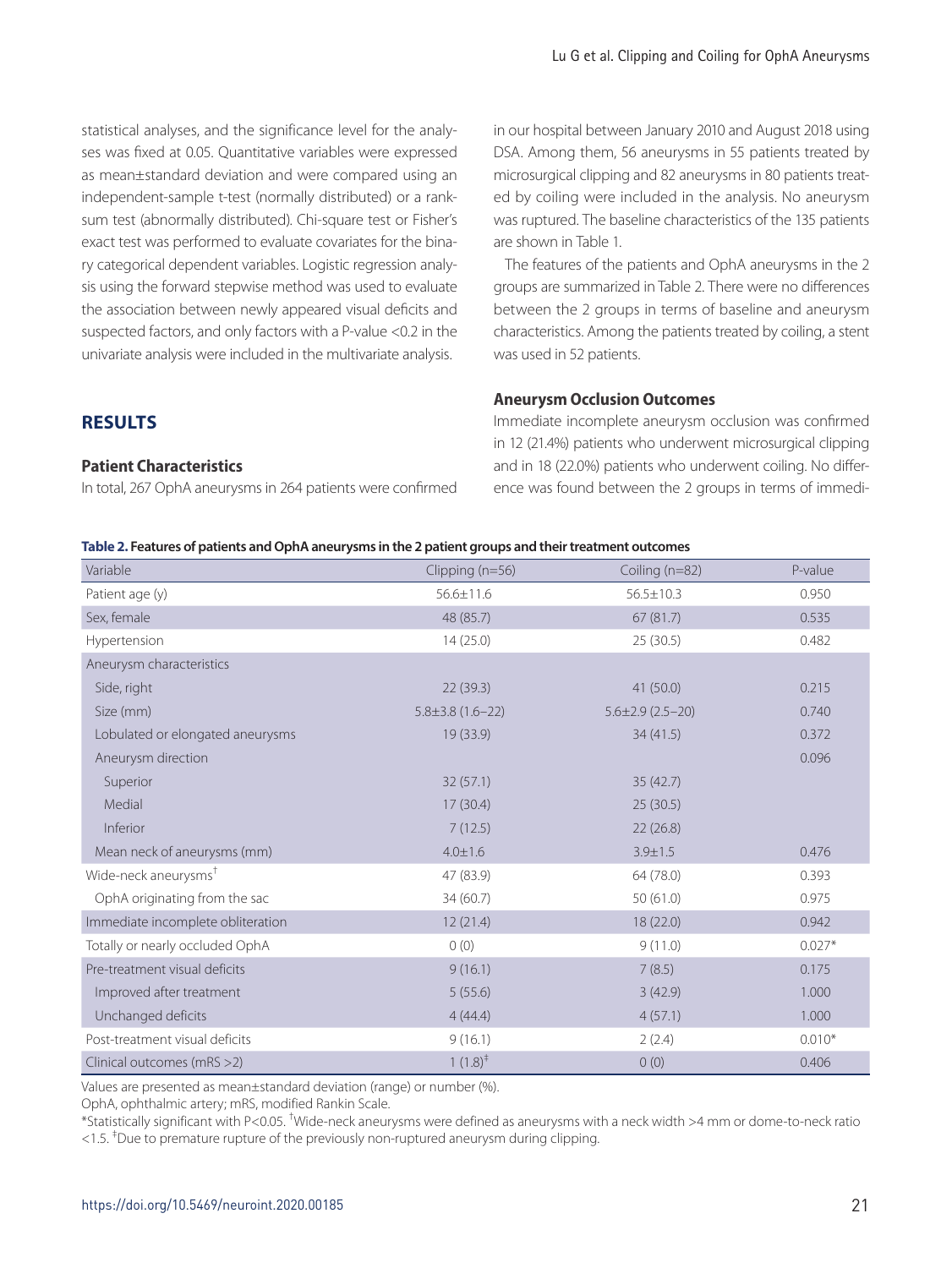ate incomplete occlusion (P=0.942). Imaging follow-up data were available for 45 (80.4%) aneurysms treated by clipping and 55 (67.1%) aneurysms treated by coiling. The median

#### **Table 3. Test results of 51 patients who underwent the BOT in the 2 groups and their treatment outcomes**

| Findigns                      | Clipping<br>$(n=12)$ | Coiling<br>$(n=39)$ |
|-------------------------------|----------------------|---------------------|
| Intact collateral circulation | $n=9$                | $n = 34$            |
| Total occlusion of the OphA   | $\bigcap$            | 5(14.7)             |
| Near occlusion of the OphA    | $\bigcap$            | 3(8.9)              |
| Post-treatment visual deficit | 5(55.6)              | 1(2.9)              |
| Incomplete aneurysm occlusion | 3(33.3)              | 7(20.6)             |
| Poor collateral circulation   | $n=3$                | $n=5$               |
| Total occlusion of the OphA   | $\bigcap$            |                     |
| Near occlusion of the OphA    | $\bigcap$            |                     |
| Post-treatment visual deficit | $\bigcap$            | $\Box$              |
| Incomplete aneurysm occlusion | 2(66.7)              | 3(60.0)             |

Values are presented as number (%).

OphA, ophthalmic artery; BOT, balloon occlusion test.

follow-up time was 13.1 months in the clipping group and 19.0 months in the coiling group. At the latest follow-up, incomplete occlusion was found in 24.4% (11/45) of aneurysms treated by clipping and in 23.6% (13/55) of aneurysms treated by coiling (P=0.925). There was no incomplete occlusion among patients with total or near OphA occlusion in the coiling group.

#### **Visual Outcomes**

There were 16 patients (9 in the clipping group and 7 in the coiling group) with pre-treatment visual deficits. The 9 patients in the clipping group presented with decreased visual acuity in 6 (66.7%) and visual field defect in 3 (33.3%) before treatment. After clipping, the deficits improved in 5 (55.6%) patients and were unchanged in 4 (44.4%) patients. The 7 patients in the coiling group presented with decreased visual acuity in 5 (71.4%) and visual field defect in 2 (28.6%) before treatment. After coiling, the visual deficits improved in 3 (42.9%) and were unchanged in 4 (57.1%) patients. No patient showed aggravation of the pre-existing deficits in either

#### **Table 4. Univariate analysis of post-treatment visual deficits in all included patients**

| Variable                 | With visual deficits $(n=11)$ | Without visual deficits (n=127) | P-value  |
|--------------------------|-------------------------------|---------------------------------|----------|
| Age (y)                  | $52.2 \pm 11.1$               | 56.9±10.8                       | 0.165    |
| Sex, female              | 11(100)                       | 106 (83.5)                      | 0.304    |
| Hypertension             | 2(18.2)                       | 37(29.1)                        | 0.671    |
| Aneurysm characteristics |                               |                                 |          |
| Side, right              | 3(27.3)                       | 60(47.2)                        | 0.202    |
| Size (mm)                | $5.1(3.8-8.9)$                | $4.7(3.6-6.5)$                  | 0.307    |
| Irregular shape          | 6(54.5)                       | 47 (37.0)                       | 0.410    |
| Direction                |                               |                                 | 0.193    |
| Superior                 | 4(36.4)                       | 63 (49.6)                       |          |
| Medial                   | 6(54.5)                       | 36(28.3)                        |          |
| Inferior                 | 1(9.1)                        | 28(22.0)                        |          |
| Wide necked <sup>+</sup> | 10(90.9)                      | 102 (80.3)                      | 0.645    |
| OphA origin              |                               |                                 | 0.245    |
| From the sac             | 9(81.8)                       | 75 (59.1)                       |          |
| From the neck            | 2(18.2)                       | 52 (40.9)                       |          |
| Treatment modalities     |                               |                                 | $0.010*$ |
| Clipping                 | 9(81.8)                       | 47 (37.0)                       |          |
| Coil embolization        | 2(18.2)                       | 80 (63.0)                       |          |

Values are presented as mean±standard deviation, number (%), or median (quartile).

OphA, ophthalmic artery.

\*Statistically significant with P<0.05. † Wide-neck aneurysms were defined as aneurysms with a neck width >4 mm or dome-to-neck ratio  $< 1.5.$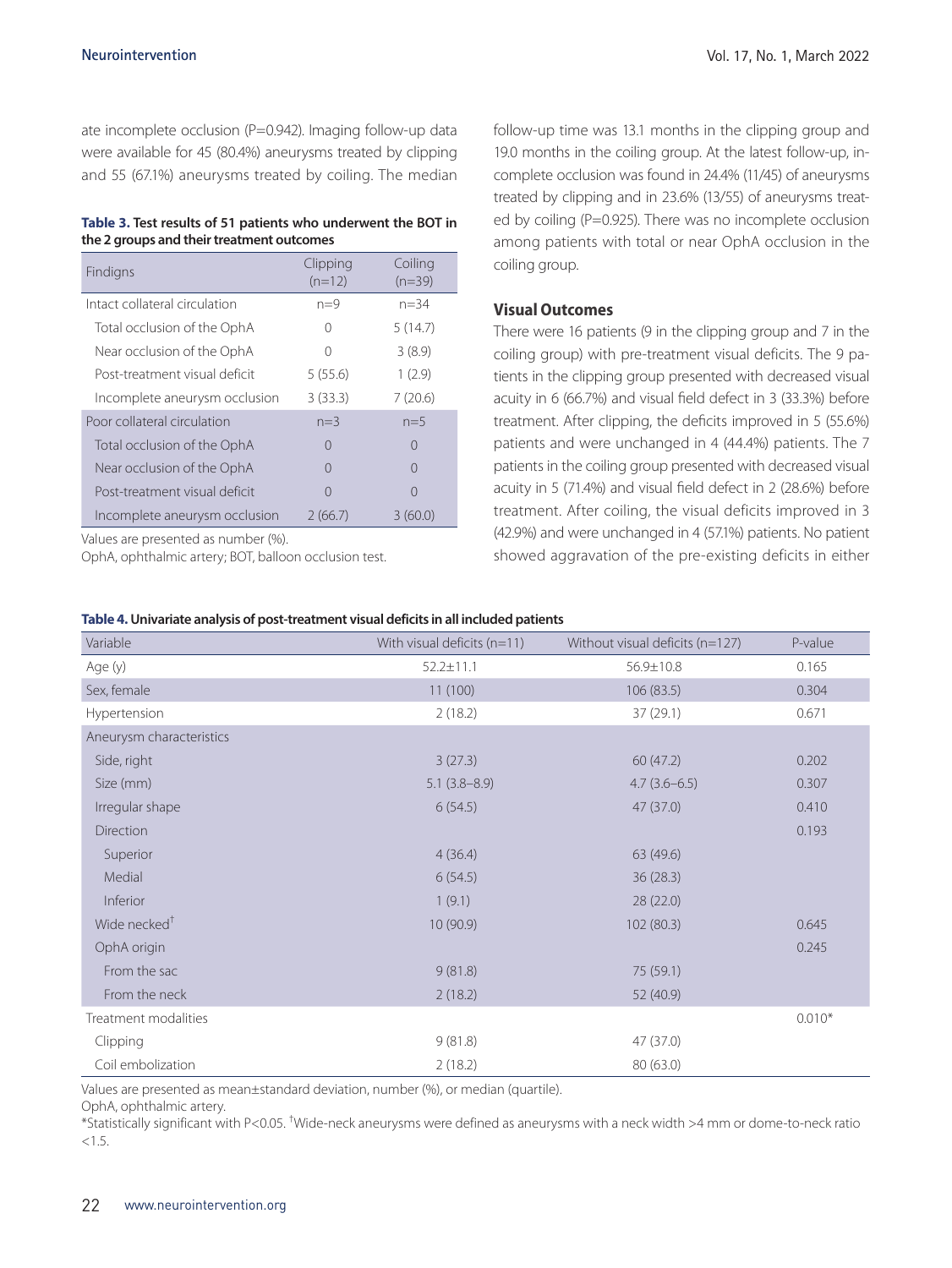group. There was no difference in the frequency of visual deficit improvement between the 2 groups (P>0.05).

OphA patency was observed in all patients treated by microsurgical clipping. However, post-treatment visual deficits occurred in 9 patients (16.1%) in this group, and the deficits included decreased visual acuity in 2, visual field defect in 4, both in 2, and monocular blindness in 1. All post-treatment visual deficits occurred in patients who had undergone anterior clinoidectomy (n=50) during clipping.

In the coiling group, total occlusion of the ipsilateral OphA, either intentional or unintentional, was observed in 6 patients, and near occlusion was observed in 3 patients. Intact collateral circulation was confirmed by BOT in 8 of these patients before treatment, and BOT was not performed in the other patient. However, ECA angiography after coiling demonstrated intact collateral circulation in this patient, and no visual deficit was observed. Post-treatment visual deficits occurred in 2 patients (2.4%) in the coiling group. A patient with both visual field defect and reduction in visual acuity was found to show near OphA occlusion on final angiography; however, BOT before coiling showed intact collateral circulation in this patient. The other patient with only a reduction in visual acuity was found to have a well-preserved OphA during the procedure; however, this patient complained of foggy vision after waking up from the anesthesia, and small infarctions were observed on the retina by fundus examination. This patient did not undergo the BOT before the procedure.

The test results of 51 patients who underwent BOT in the 2 groups and their treatment outcomes are shown in Table 3. There were no complications in all 51 patients who underwent BOT and intact collateral circulation was demonstrated in 43 (84.3%) patients. Total occlusion of ipsilateral OphA was found in 5 patients with adequate collaterals during coiling, and they showed no post-treatment visual deficits. A patient with near occlusion of ipsilateral OphA experienced visual deficits after coiling, although intact collateral circulation was confirmed in this patient by the BOT. No delayed visual complications occurred in either group during follow-up. A significant difference in the frequency of post-treatment visual deficits was found between the 2 groups: 16.1% (9/56) in the clipping group and  $2.4\%$  ( $2/82$ ) in the coiling group ( $P=0.010$ ). Univariate analysis for the incidence of post-treatment visual deficits in all included patients is shown in Table 4. Only microsurgical clipping exhibited a significant difference in the incidence of post-treatment visual deficits (odds ratio 7.660, 95% confidence interval 1.587–36.962, P=0.011) by logistic regression analysis (Table 5). Patients with newly developed visual deficits and their follow-up outcomes are presented in Table 6. During follow-up, the deficits disappeared completely in 2 patients, improved in 7 patients, and remained unchanged in 2 patients.

### **Other Complications and Clinical Outcomes**

In the clipping group, premature rupture of a previously unruptured aneurysm occurred in 1 patient, but without neurological deficits after clipping. In the coiling group, 1 patient developed a retroperitoneal hematoma requiring surgery. A delayed ischemic complication involving monoparesis of the upper arm 10 days after discharge occurred in this group. On the clinical follow-up at 1 month post-hospital discharge, all patients, except 1 in the clipping group with pre-existing thalamic hemorrhage, showed excellent outcomes.

## **DISCUSSION**

By comparing the occurrence of post-treatment visual deficits and aneurysm occlusion outcomes in 2 groups, we were able to observe that patients treated by coiling showed a much lower frequency of post-treatment visual deficits and a comparable aneurysm occlusion rate. We also found that total occlusion of an OphA with an adequate collateral supply, confirmed by the BOT, was not associated with the incidence of post-treatment visual deficits.

#### **Visual Complications**

The reported incidence of post-treatment visual complica-

#### **Table 5. Logistic regression analysis of post-treatment visual deficits**

| Variable             | Odds<br>ratio | 95% confidence<br>interval | P-value |
|----------------------|---------------|----------------------------|---------|
| Age                  | 0.962         | $0.908 - 1.019$            | 0.191   |
| Direction            |               |                            | 0.232   |
| Superior             | 1             |                            |         |
| Medial               | 3.242         | $0.791 - 13.295$           | 0.102   |
| Inferior             | 1.138         | $0.110 - 11.773$           | 0.914   |
| Treatment modalities |               |                            |         |
| Coil embolization    | 1             |                            |         |
| Clipping             | 7.660         | 1.587-36.962               | 0.011   |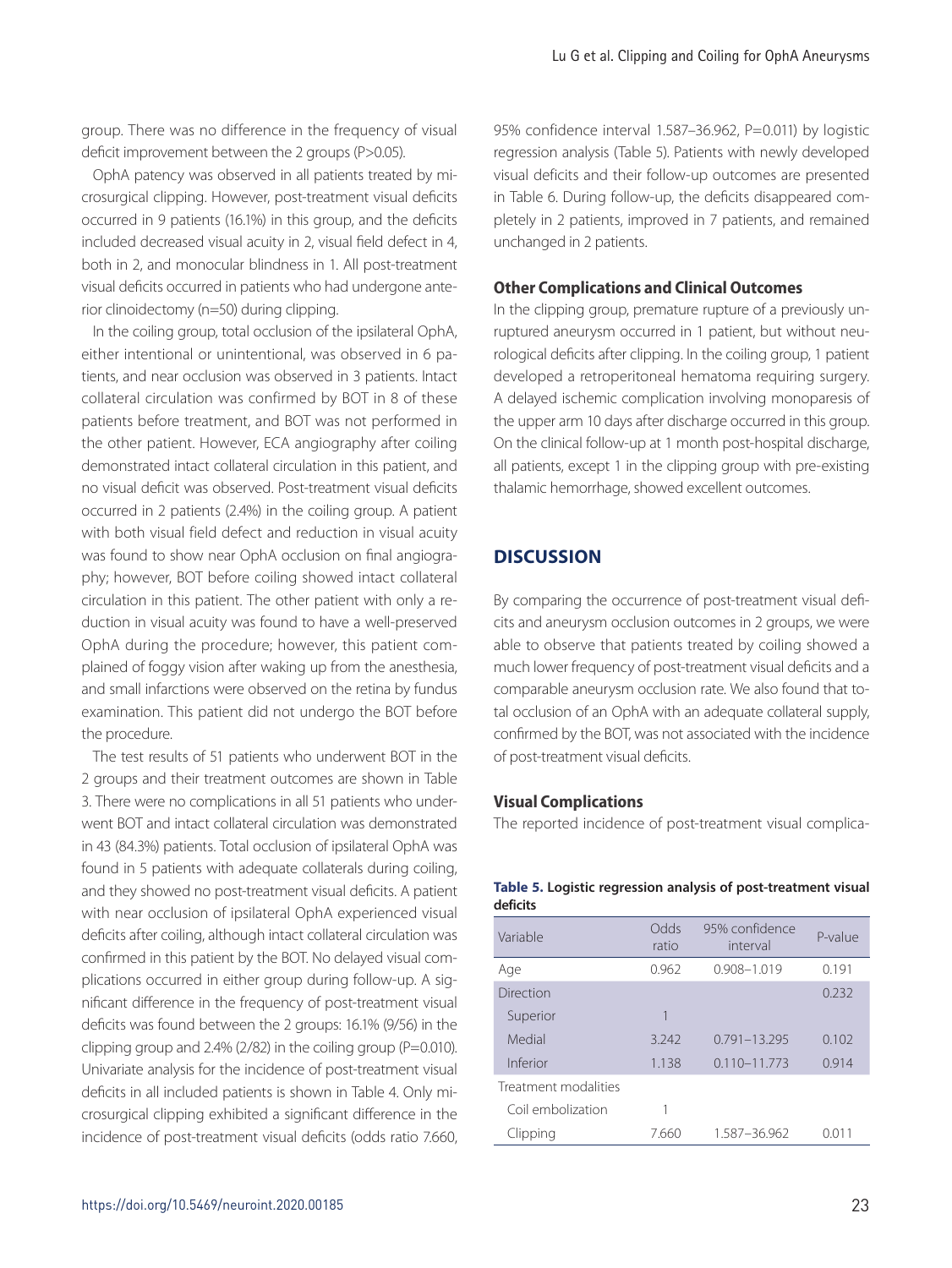|                          |        |                                                                                   |               |                          |           | Table 6. Characteristics and visual outcomes of patients with post-treatment visual deficits |           |                    |                                                 |               |                |
|--------------------------|--------|-----------------------------------------------------------------------------------|---------------|--------------------------|-----------|----------------------------------------------------------------------------------------------|-----------|--------------------|-------------------------------------------------|---------------|----------------|
|                          |        |                                                                                   |               | Aneurysm characteristics |           |                                                                                              | Treatment | OphA               |                                                 | Op-FU         | Visual outcome |
| Case                     | Sex    | Size (mm)                                                                         | <b>Neck</b>   | Shape                    | Direction | OphA origin                                                                                  | method    | occlusion          | Visual deficit                                  | interval (mo) | on follow-up   |
|                          | Female | 34                                                                                | Wide          | Irregular                | Superior  | Neck                                                                                         | Coiling   | $\frac{1}{2}$      | Decreased visual acuity                         |               | Improved       |
| $\sim$                   | Female | 8.9                                                                               | Wide          | Irregula                 | Inferior  | Sac                                                                                          | Coiling   | pepnloac<br>Nearly | Decreased visual acuity<br>Visual field defect; | 5             | Improved       |
| S                        | Female | 3.7                                                                               | Wide          | Saccular                 | Medial    | Sac                                                                                          | Clipping  | $\frac{0}{2}$      | Decreased visual acuity                         |               | Improved       |
| 4                        | Female | 6.8                                                                               | Wide          | Irregular                | Superior  | Sac                                                                                          | Clipping  | $\frac{1}{2}$      | Decreased visual acuity<br>Visual field defect; |               | Improved       |
| 5                        | Female | 115                                                                               | Wide          | Saccular                 | Superior  | Sac                                                                                          | Clipping  | $\frac{0}{2}$      | Visual field defect                             |               | Improved       |
| 6                        | Female | 0.0                                                                               | Wide          | Saccula                  | Medial    | Sac                                                                                          | Clipping  | $\frac{1}{2}$      | Visual field defect                             |               | Recover        |
|                          | Female | $\frac{1}{4}$                                                                     | Wide          | Saccula                  | Medial    | Sac                                                                                          | Clipping  | $\frac{0}{2}$      | Decreased visual acuity<br>Visual field defect; |               | Improved       |
| $\infty$                 | Female | 3.8                                                                               | <b>Narrow</b> | Irregular                | Superior  | Sac                                                                                          | Clipping  | $\frac{1}{2}$      | Visual field defect                             |               | Improved       |
| Ō                        | Female | 4.9                                                                               | Wide          | Irregular                | Medial    | Sac                                                                                          | Clipping  | $\frac{1}{2}$      | Decreased visual acuity                         | $\supseteq$   | Recover        |
| $\overline{\phantom{0}}$ | Female | 5.1                                                                               | Wide          | Saccular                 | Medial    | Sac                                                                                          | Clipping  | $\frac{1}{2}$      | Blind                                           | $\supseteq$   | Unchanged      |
|                          | Female | 15.0                                                                              | Wide          | Irregular                | Medial    | Neck                                                                                         | Clipping  | $\frac{1}{2}$      | Visual field defect                             |               | Unchanged      |
|                          |        | OphA, ophthalmic artery; Op-FU, time from surgery to the last follow-up (months). |               |                          |           |                                                                                              |           |                    |                                                 |               |                |

tions for OphA aneurysms treated by clipping is between 10.6% and 28.5%, $^{2,11}$  while it is between 0 and 9.3% for patients treated by coiling.<sup>3,8,9,12</sup> Our results are consistent with those of previous studies in which the incidence of newly appeared visual deficits was significantly higher in patients who underwent clipping than in those who underwent coiling (16.1% *vs.* 2.4%, P=0.010). Multivariate analysis also revealed that only microsurgical clipping resulted in a significant increase in the incidence of post-treatment visual deficits.

Kamide et al.<sup>2</sup> analyzed 208 OphA aneurysms treated by microsurgical clipping and found that anterior clinoidectomy during surgery was associated with the incidence of new postoperative deficits. In our series, all 9 patients with newly acquired visual deficits had undergone anterior clinoidec tomy during microsurgical clipping, and 89.3% of patients in the clipping group underwent anterior clinoidectomy, which was much higher than that in their study (75.3%). This could be a possible explanation for the higher incidence of post-treatment visual deficits in our clipping group (16.1% *vs.* 10.6%). However, during the clipping of OphA aneurysms, anterior clinoidectomy is sometimes unavoidable because complete removal of this structure is required to expose the proximal neck of the aneurysm. Injury to the optic nerve during drilling of anterior clinoid process, ischemia of the op tic pathway from perforator occlusion, or direct compression of the optic nerve by an applied clip may occur during this process, and all of these can cause visual deficits.<sup>2,13,14</sup>

In our series, 9 patients in the clipping group and 7 in the coiling group had pre-treatment visual deficits. Previous studies have indicated that microsurgical clipping is superior to endovascular treatment in the context of improvement or resolution of pre-treatment visual deficits, due to its ability to simultaneously eliminate compression and pulsation caused by the aneurysm.<sup>13,15,16</sup> However, in our series, the frequency of improvement of pre-treatment visual deficits did not differ between the 2 groups.

#### **Aneurysm Occlusion Outcomes**

A previous study has suggested that coiling of OphA aneu rysms is associated with a high rate of incomplete aneurysm occlusion, which was 60.5% on angiography immediately after coiling.<sup>2,17</sup> This could be due to attempts made by surgeons to save the OphA during the procedure, such as inten tional partial coiling and avoidance of dense coil packing in the aneurysm. However, the incomplete aneurysm occlusion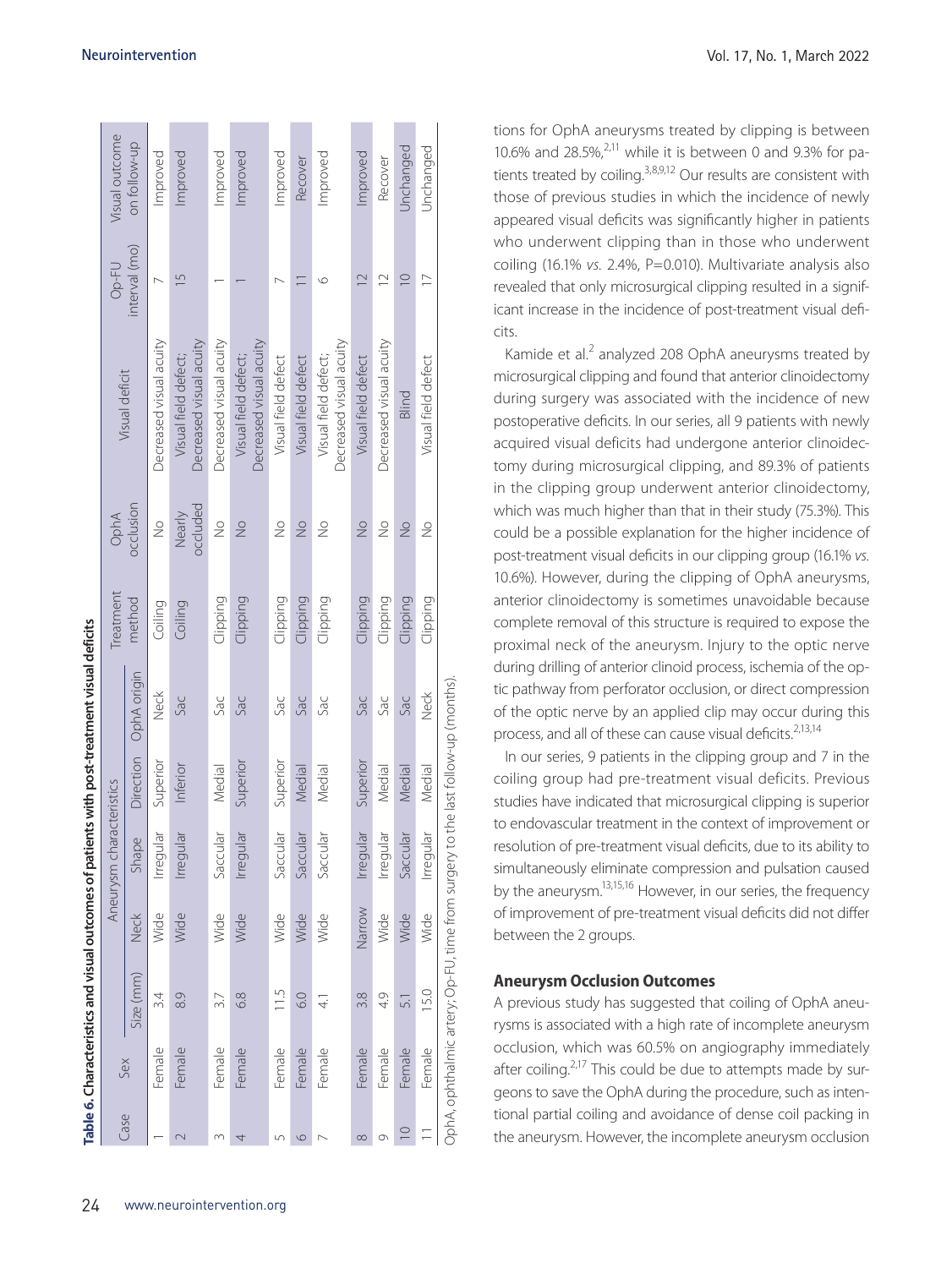rate observed immediately or during follow-up in our series was comparable between the clipping and coiling groups. One possible reason for this is that the incomplete aneurysm occlusion rate in our coiling group was low as the BOT was performed to help treatment. This is substantiated by evidence indicating the lack of incomplete occlusion among patients with total or near OphA occlusion.

### **Usefulness of the BOT for Coiling**

Previous studies have indicated that the BOT is helpful in predicting vision outcomes after coiling. Kim et al.<sup>8</sup> reported that intact collateral circulation was demonstrated in 26 of 28 (92.9%) patients who underwent the BOT in their series, and that no specific visual symptoms were observed in 3 patients with total occlusion of the OphA after coiling. Ahn et al.<sup>9</sup> reported that an adequate collateral supply was identified in 12 of 14 (85.7%) patients, and that there were no visual deficits in 4 patients with total OphA occlusion. Consistent with the results of these studies, we showed that intact collateral circulation was observed in 84.3% of patients, and there were no visual deficits in all 6 patients with total OphA occlusion. Therefore, we suggest that total occlusion of the OphA with an adequate collateral supply from the ECA, confirmed by the BOT, is safe during coiling for OphA aneurysms.

However, unpredicted thromboembolism events may occur during coiling for OphA aneurysms and can also cause post-treatment visual complications,<sup>4,5</sup> which occurred in 2 patients in our coiling group, ie, 1 with good anterograde flow in the OphA and the other with significantly slow anterograde flow in the OphA. Retinal and/or optic ischemia could occur not only due to decreased perfusion of the completely occluded OphA, but also due to the variable degree of thromboembolic phenomenon from the orifice of the OphA during surgical or endovascular manipulation or the presence of any foreign material in the presence of any residual flow. As intentional total occlusion of the OphA is technically not easy with only coil packing, further studies are needed to determine whether partial occlusion of the OphA with an adequate collateral supply could increase the incidence of visual deficits.

The methods used to perform the BOT between studies are different.<sup>3,8,18</sup> Undoubtedly, it is more precise to evaluate the collateral flow from ECA during the BOT if the OphA aneurysmal neck is occluded by a balloon catheter. However, this procedure also carries the risk of rupturing the aneurysm, and passing the balloon over the cavernous segment is frequently difficult. That is why we just put the balloon catheter at the petrous or cavernous segment of the ipsilateral ICA during BOT. Due to the presence of anterior and posterior communicating artery, the rate of real collateral circulation from ECA to OphA might be higher than 83.4% in the present study.

### **Limitations**

There are several limitations to this study. First, this is a retrospective study, and there could be a selection bias in the choice of treatment modality. Second, the size of the aneurysms included in this study is relatively small, and no giant aneurysm was included, which could mask some risk factors associated with post-treatment visual complications. Third, we did not address the usefulness of flow diverters for the treatment of OphA aneurysms. In recent years, flow-diverter stents have emerged as a promising option in the management of intracranial aneurysms. Di Maria et al.<sup>19</sup> conducted a comparative study between flow diverters and coiling for the treatment of carotid-ophthalmic aneurysms and found that aneurysms treated by flow diverters showed better long-term occlusion outcomes, though procedural complications and visual deficits seem higher in the patients treated by flow diverters.<sup>12,19</sup> However, not all patients with OphA aneurysms could be treated with flow diverters because of the cost or regional policies, and therefore, our result that coiling is safer than clipping for the management of OphA aneurysms is still valuable.

### **CONCLUSION**

In summary, our results revealed that compared with clipping, OphA aneurysms treated by coiling showed a comparable aneurysm occlusion rate and less post-treatment visual deficits. Careful consideration is necessary regarding the decision of surgical clipping for OphA aneurysms. Total occlusion of OphA with adequate collaterals during coiling did not cause visual deficits. However, further studies are needed to determine whether partial occlusion of the OphA with adequate collateral supply is associated with the incidence of thromboembolism events and visual deficits.

### **Fund**

None.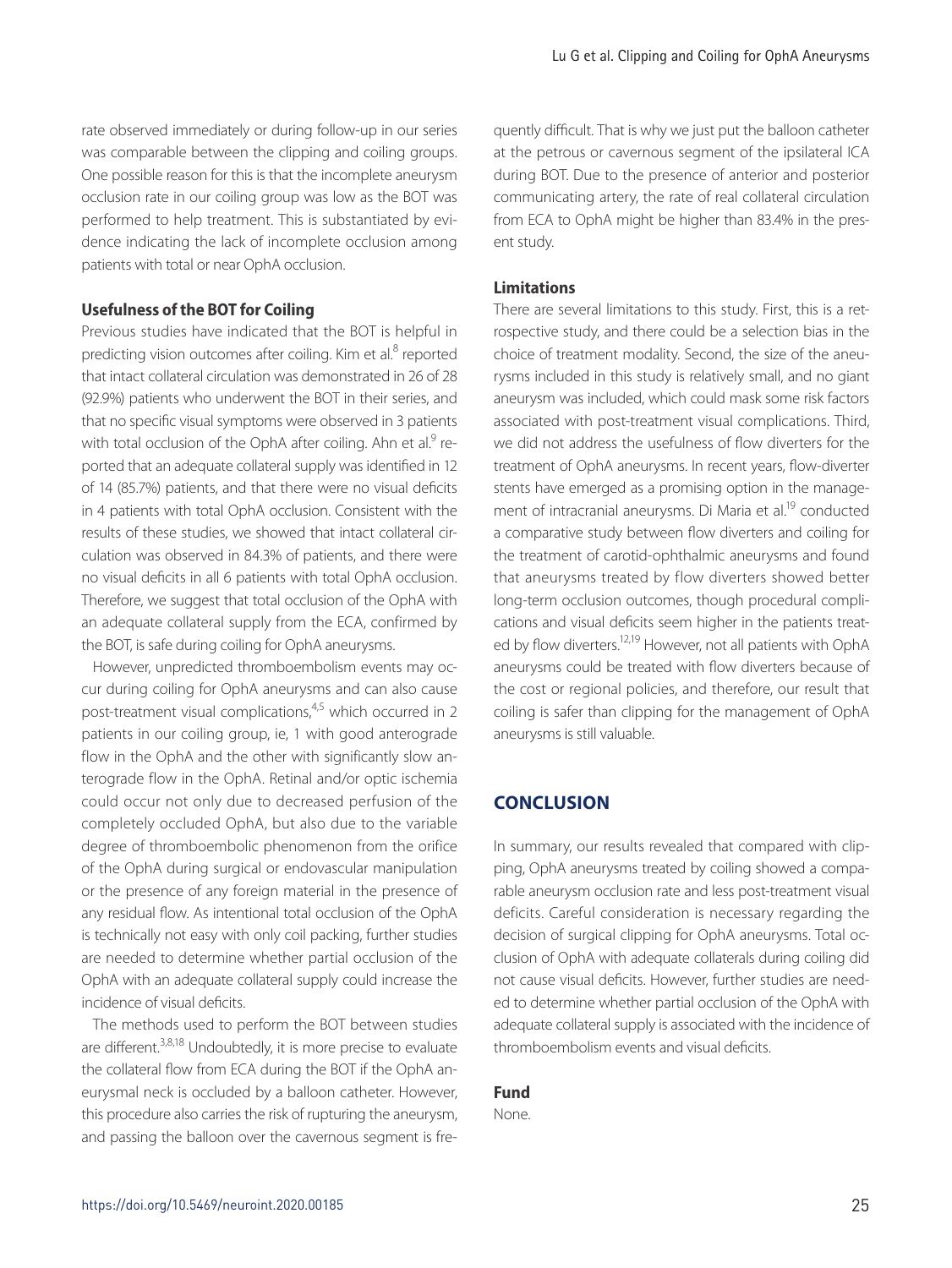#### **Ethics Statement**

Data collection and analysis reported in this study were approved by the Institutional Review Board of our hospital. Informed consent for publication was not obtained so we anonymized the patient.

### **Conflicts of Interest**

The authors have no conflicts to disclose.

### **Author Contributions**

Concept and design: GL and DHL. Analysis and interpretation: GL, JC, JCP, JSA, and BDK. Data collection: GL, JC, JCP, JSA, and BDK. Writing the article: GL, JC, JCP, JSA, BDK, and DHL. Final approval of the article: GL, JCP, JSA, BDK, and DHL. Statistical analysis: GL. Overall responsibility: DHL.

### **ORCID**

Guangdong Lu: https://orcid.org/0000-0003-3678-409X Jaewoo Chung: https://orcid.org/0000-0002-3512-6610 Jung Cheol Park: https://orcid.org/0000-0001-6677-455X Jae Sung Ahn: https://orcid.org/0000-0001-6134-6214 Byung Duk Kwun: https://orcid.org/0000-0001-7290-2087 Deok Hee Lee: https://orcid.org/0000-0003-0355-0449

## **REFERENCES**

- 1. Kumon Y, Sakaki S, Kohno K, Ohta S, Ohue S, Oka Y. Asymptomatic, unruptured carotid-ophthalmic artery aneurysms: angiographical differentiation of each type, operative results, and indications. *Surg Neurol* 1997;48:465-472
- 2. Kamide T, Tabani H, Safaee MM, Burkhardt JK, Lawton MT. Microsurgical clipping of ophthalmic artery aneurysms: surgical results and visual outcomes with 208 aneurysms. *J Neurosurg* 2018;129:1511-1521
- 3. Yu JW, Shim YS, Lee JW, Kim DJ, Kim BM, Lim YC, et al. Vision outcomes of endovascular treatment for unruptured ophthalmic artery aneurysms. *World Neurosurg* 2018;116:e1223-e1229
- 4. Park H, Nakagawa I, Yokoyama S, Wada T, Motoyama Y, Kichikawa K, et al. Central retinal artery thromboembolism without ophthalmic artery occlusion during stent-assisted coil embolization of ophthalmic artery aneurysm. *World Neurosurg* 2019;121:77-82
- 5. Elkordy AM, Sato K, Inoue Y, Mano Y, Matsumoto Y, Takahashi A, et al. Central retinal artery occlusion after the endovascular treatment of unruptured ophthalmic artery aneurysm: a case

report and a literature review. *NMC Case Rep J* 2016;3:71-74

- 6. Castillo B Jr, De Alba F, Thornton J, DeBrun G, Pulido J. Retinal artery occlusion following coil embolization of carotid-ophthalmic aneurysms. *Arch Ophthalmol* 2000;118:851-852
- 7. Turner RD, Byrne JV, Kelly ME, Mitsos AP, Gonugunta V, Lalloo S, et al. Delayed visual deficits and monocular blindness after endovascular treatment of large and giant paraophthalmic aneurysms. *Neurosurgery* 2008;63:469-474; discussion 474-475
- 8. Kim B, Jeon P, Kim K, Yang N, Kim S, Kim H, et al. Endovascular treatment of unruptured ophthalmic artery aneurysms: clinical usefulness of the balloon occlusion test in predicting vision outcomes after coil embolization. *J Neurointerv Surg* 2016;8:696- 701
- 9. Ahn JH, Cho YD, Kang HS, Kim JE, Cho WS, Jung SC, et al. Endovascular treatment of ophthalmic artery aneurysms: assessing balloon test occlusion and preservation of vision in coil embolization. *AJNR Am J Neuroradiol* 2014;35:2146-2152
- 10. Horiuchi T, Yamamoto Y, Suzuki Y, Kobayashi M, Ichinose S, Hongo K. Clipping surgery for paraclinoid carotid aneurysm. *Acta Neurochir Suppl* 2016;123:27-32
- 11. Matsukawa H, Tanikawa R, Kamiyama H, Tsuboi T, Noda K, Ota N, et al. Risk factors for visual impairments in patients with unruptured intradural paraclinoid aneurysms treated by neck clipping without bypass surgery. *World Neurosurg* 2016;91:183-189
- 12. Adeeb N, Griessenauer CJ, Foreman PM, Moore JM, Motiei-Langroudi R, Chua MH, et al. Comparison of stent-assisted coil embolization and the pipeline embolization device for endovascular treatment of ophthalmic segment aneurysms: a multicenter cohort study. *World Neurosurg* 2017;105:206-212
- 13. Date I, Asari S, Ohmoto T. Cerebral aneurysms causing visual symptoms: their features and surgical outcome. *Clin Neurol Neurosurg* 1998;100:259-267
- 14. Heran NS, Song JK, Kupersmith MJ, Niimi Y, Namba K, Langer DJ, et al. Large ophthalmic segment aneurysms with anterior optic pathway compression: assessment of anatomical and visual outcomes after endosaccular coil therapy. *J Neurosurg* 2007;106:968-975
- 15. Tawk RG, Villalobos HJ, Levy EI, Hopkins LN. Surgical decompression and coil removal for the recovery of vision after coiling and proximal occlusion of a clinoidal segment aneurysm: technical case report. *Neurosurgery* 2006;58:E1217; discussion E1217
- 16. Nanda A, Javalkar V. Microneurosurgical management of ophthalmic segment of the internal carotid artery aneurysms: single-surgeon operative experience from Louisiana State University, Shreveport. *Neurosurgery* 2011;68:355-370; discussion 370-371